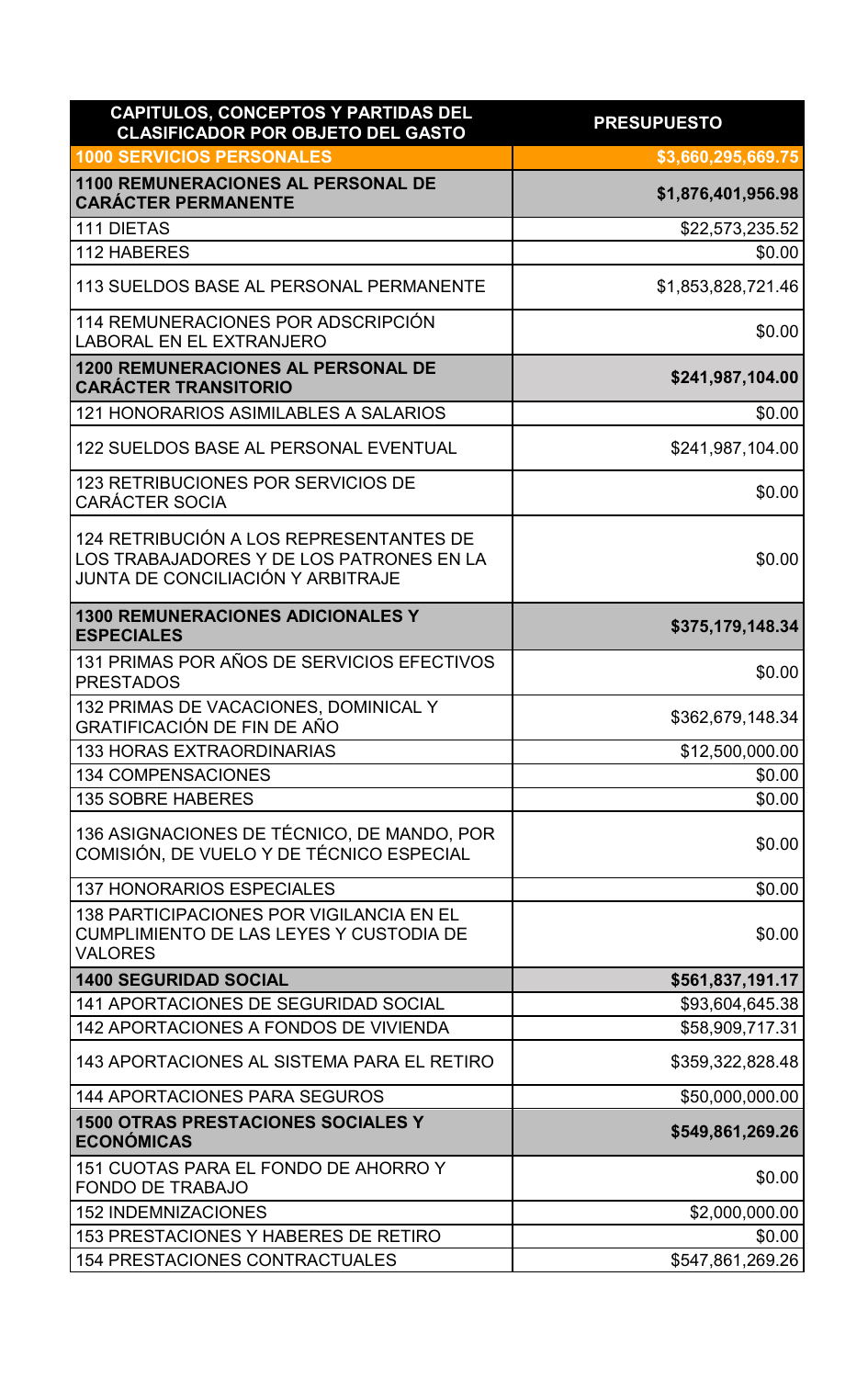| 155 APOYOS A LA CAPACITACIÓN DE LOS<br><b>SERVIDORES PÚBLICOS</b>                                          | \$0.00           |
|------------------------------------------------------------------------------------------------------------|------------------|
| 159 OTRAS PRESTACIONES SOCIALES Y<br><b>ECONÓMICAS</b>                                                     | \$0.00           |
| <b>1600 PREVISIONES</b>                                                                                    | \$0.00           |
| 161 PREVISIONES DE CARÁCTER LABORAL,<br>ECONÓMICA Y SEGURIDAD SOCIAL                                       | \$0.00           |
| <b>1700 PAGO DE ESTÍMULOS A SERVIDORES</b><br><b>PÚBLICOS</b>                                              | \$55,029,000.00  |
| 171 ESTÍMULOS                                                                                              | \$55,029,000.00  |
| <b>172 RECOMPENSAS</b>                                                                                     | \$0.00           |
| <b>2000 MATERIALES Y SUMINISTROS</b>                                                                       | \$413,028,730.04 |
| 2100 MATERIALES DE ADMINISTRACIÓN, EMISIÓN<br>DE DOCUMENTOS Y ARTÍCULOS OFICIALES                          | \$21,608,502.50  |
| 211 MATERIALES, ÚTILES Y EQUIPOS MENORES DE<br><b>OFICINA</b>                                              | \$8,452,018.39   |
| 212 MATERIALES Y ÚTILES DE IMPRESIÓN Y<br><b>REPRODUCCIÓN</b>                                              | \$278,000.00     |
| 213 MATERIAL ESTADÍSTICO Y GEOGRÁFICO                                                                      | \$27,500.00      |
| 214 MATERIALES, ÚTILES Y EQUIPOS MENORES DE<br>TECNOLOGÍAS DE LA INFORMACIÓN Y<br><b>COMUNICACIONES</b>    | \$1,481,704.11   |
| 215 MATERIAL IMPRESO E INFORMACIÓN DIGITAL                                                                 | \$3,903,220.00   |
| 216 MATERIAL DE LIMPIEZA                                                                                   | \$6,694,560.00   |
| 217 MATERIALES Y ÚTILES DE ENSEÑANZA                                                                       | \$771,500.00     |
| 218 MATERIALES PARA EL REGISTRO E<br><b>IDENTIFICACIÓN DE BIENES Y PERSONAS</b>                            | \$0.00           |
| <b>2200 ALIMENTOS Y UTENSILIOS</b>                                                                         | \$8,824,642.00   |
| 221 PRODUCTOS ALIMENTICIOS PARA PERSONAS                                                                   | \$3,901,800.00   |
| 222 PRODUCTOS ALIMENTICIOS PARA ANIMALES                                                                   | \$4,699,900.00   |
| 223 UTENSILIOS PARA EL SERVICIO DE<br>ALIMENTACIÓN                                                         | \$222,942.00     |
| <b>2300 MATERIAS PRIMAS Y MATERIALES DE</b><br>PRODUCCIÓN Y COMERCIALIZACIÓN                               | \$0.00           |
| 231 PRODUCTOS ALIMENTICIOS, AGROPECUARIOS<br>Y FORESTALES ADQUIRIDOS COMO MATERIA<br><b>PRIMA</b>          | \$0.00           |
| 232 INSUMOS TEXTILES ADQUIRIDOS COMO<br><b>MATERIA PRIMA</b>                                               | \$0.00           |
| 233 PRODUCTOS DE PAPEL, CARTÓN E IMPRESOS<br><b>ADQUIRIDOS COMO MATERIA PRIMA</b>                          | \$0.00           |
| 234 COMBUSTIBLES, LUBRICANTES, ADITIVOS,<br>CARBÓN Y SUS DERIVADOS ADQUIRIDOS COMO<br><b>MATERIA PRIMA</b> | \$0.00           |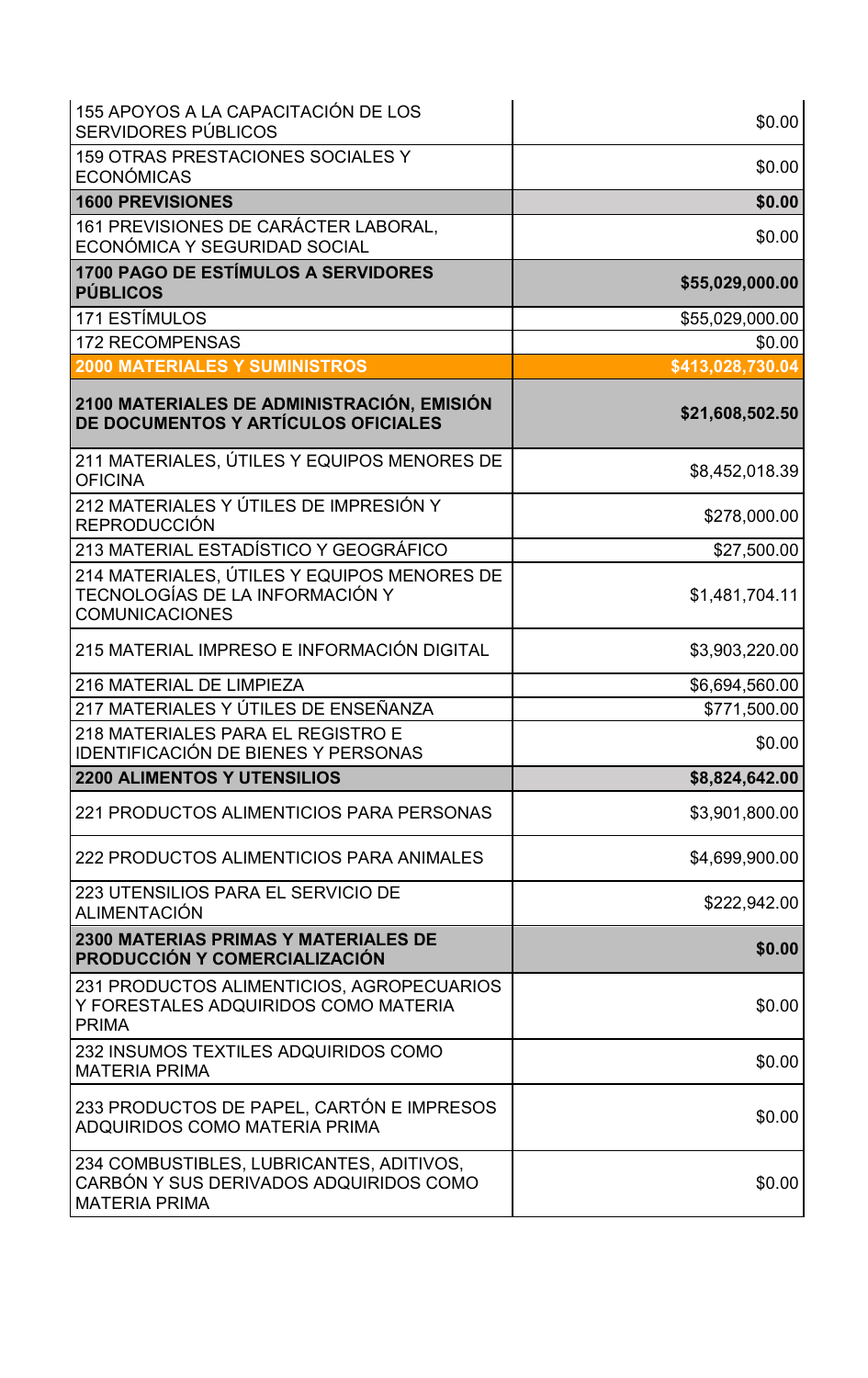| 235 PRODUCTOS QUÍMICOS, FARMACÉUTICOS Y<br>DE LABORATORIO ADQUIRIDOS COMO MATERIA<br><b>PRIMA</b>     | \$0.00           |
|-------------------------------------------------------------------------------------------------------|------------------|
| 236 PRODUCTOS METÁLICOS Y A BASE DE<br>MINERALES NO METÁLICOS ADQUIRIDOS COMO<br><b>MATERIA PRIMA</b> | \$0.00           |
| 237 PRODUCTOS DE CUERO, PIEL, PLÁSTICO Y<br>HULE ADQUIRIDOS COMO MATERIA PRIMA                        | \$0.00           |
| 238 MERCANCÍAS ADQUIRIDAS PARA SU<br><b>COMERCIALIZACIÓN</b>                                          | \$0.00           |
| 239 OTROS PRODUCTOS ADQUIRIDOS COMO<br><b>MATERIA PRIMA</b>                                           | \$0.00           |
| <b>2400 MATERIALES Y ARTÍCULOS DE</b><br><b>CONSTRUCCIÓN Y DE REPARACIÓN</b>                          | \$106,019,855.20 |
| 241 PRODUCTOS MINERALES NO METÁLICOS                                                                  | \$1,212,087.20   |
| 242 CEMENTO Y PRODUCTOS DE CONCRETO                                                                   | \$11,229,763.00  |
| 243 CAL, YESO Y PRODUCTOS DE YESO                                                                     | \$115,000.00     |
| 244 MADERA Y PRODUCTOS DE MADERA                                                                      | \$167,260.00     |
| 245 VIDRIO Y PRODUCTOS DE VIDRIO                                                                      | \$480,600.00     |
| 246 MATERIAL ELÉCTRICO Y ELECTRÓNICO                                                                  | \$65,758,000.00  |
| 247 ARTÍCULOS METÁLICOS PARA LA<br><b>CONSTRUCCIÓN</b>                                                | \$9,566,620.00   |
| <b>248 MATERIALES COMPLEMENTARIOS</b>                                                                 | \$224,000.00     |
| 249 OTROS MATERIALES Y ARTÍCULOS DE<br>CONSTRUCCIÓN Y REPARACIÓN                                      | \$17,266,525.00  |
| 2500 PRODUCTOS QUÍMICOS, FARMACÉUTICOS Y<br><b>DE LABORATORIO</b>                                     | \$10,974,481.98  |
|                                                                                                       |                  |
| 251 PRODUCTOS QUÍMICOS BÁSICOS                                                                        | \$71,800.00      |
| 252 FERTILIZANTES, PESTICIDAS Y OTROS<br><b>AGROQUÍMICOS</b>                                          | \$156,000.00     |
| 253 MEDICINAS Y PRODUCTOS FARMACÉUTICOS                                                               | \$3,105,000.00   |
| 254 MATERIALES, ACCESORIOS Y SUMINISTROS<br><b>MÉDICOS</b>                                            | \$3,148,500.00   |
| 255 MATERIALES, ACCESORIOS Y SUMINISTROS DE<br><b>LABORATORIO</b>                                     | \$70,000.00      |
| 256 FIBRAS SINTÉTICAS, HULES, PLÁSTICOS Y<br><b>DERIVADOS</b>                                         | \$2,323,181.98   |
| 259 OTROS PRODUCTOS QUÍMICOS                                                                          | \$2,100,000.00   |
| <b>2600 COMBUSTIBLES, LUBRICANTES Y ADITIVOS</b>                                                      | \$144,640,294.00 |
| 261 COMBUSTIBLES, LUBRICANTES Y ADITIVOS                                                              | \$144,640,294.00 |
| 262 CARBÓN Y SUS DERIVADOS                                                                            | \$0.00           |
| 2700 VESTUARIO, BLANCOS, PRENDAS DE<br>PROTECCIÓN Y ARTÍCULOS DEPORTIVOS                              | \$49,379,399.98  |
| 271 VESTUARIO Y UNIFORMES                                                                             | \$35,149,799.98  |
| 272 PRENDAS DE SEGURIDAD Y PROTECCIÓN<br><b>PERSONAL</b>                                              | \$13,831,800.00  |
| 273 ARTÍCULOS DEPORTIVOS                                                                              | \$273,800.00     |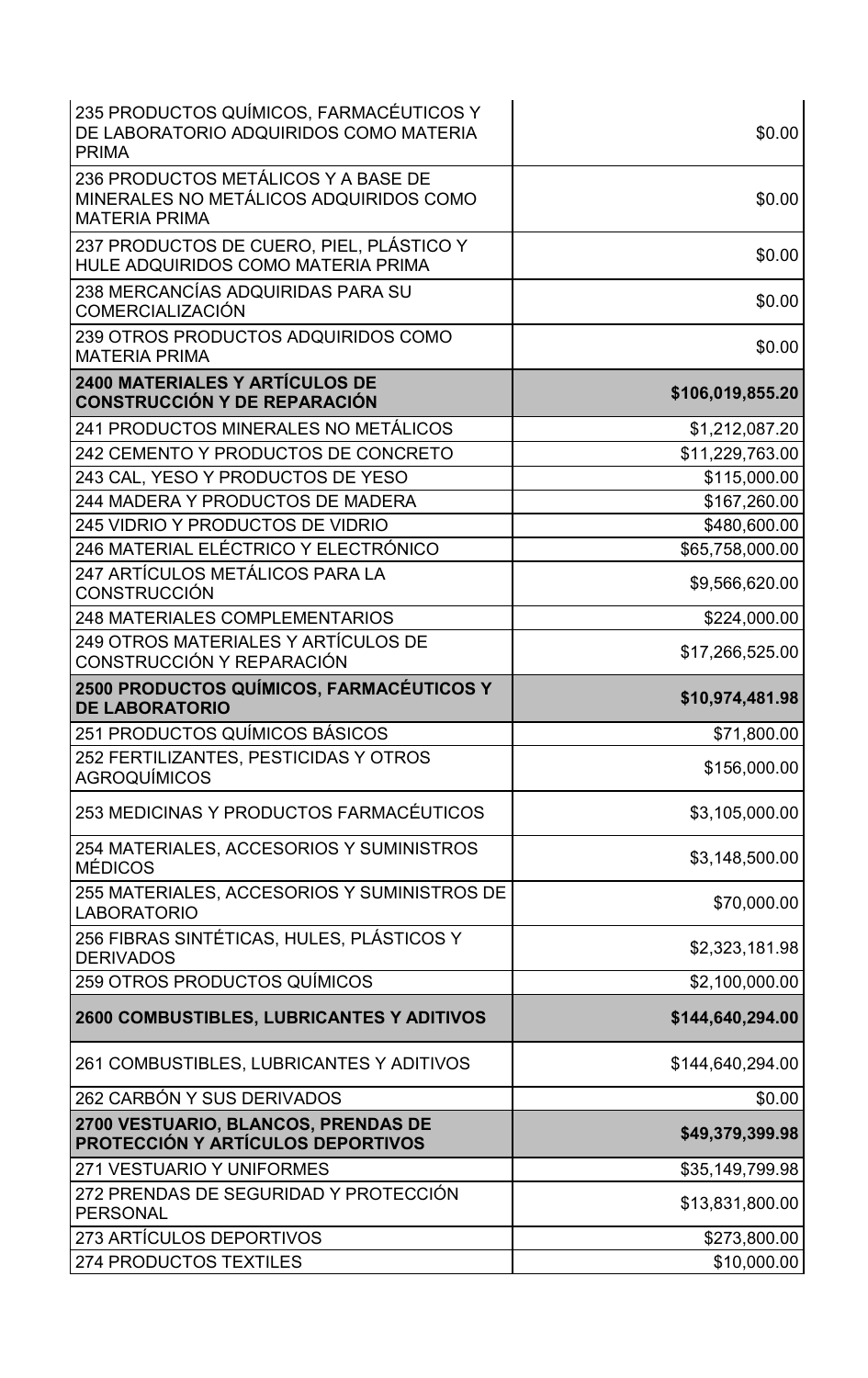| 275 BLANCOS Y OTROS PRODUCTOS TEXTILES,<br><b>EXCEPTO PRENDAS DE VESTIR</b>                                   | \$114,000.00       |
|---------------------------------------------------------------------------------------------------------------|--------------------|
| <b>2800 MATERIALES Y SUMINISTROS PARA</b><br><b>SEGURIDAD</b>                                                 | \$4,070,000.00     |
| 281 SUSTANCIAS Y MATERIALES EXPLOSIVOS                                                                        | \$70,000.00        |
| <b>282 MATERIALES DE SEGURIDAD PUBLICA</b>                                                                    | \$3,000,000.00     |
| 283 PRENDAS DE PROTECCIÓN PARA SEGURIDAD<br>PÚBLICA Y NACIONAL                                                | \$1,000,000.00     |
| <b>2900 HERRAMIENTAS, REFACCIONES Y</b><br><b>ACCESORIOS MENORES</b>                                          | \$67,511,554.38    |
| <b>291 HERRAMIENTAS MENORES</b>                                                                               | \$4,816,523.38     |
| 292 REFACCIONES Y ACCESORIOS MENORES DE<br><b>EDIFICIOS</b>                                                   | \$2,034,531.00     |
| 293 REFACCIONES Y ACCESORIOS MENORES DE<br>MOBILIARIO Y EQUIPO DE ADMINISTRACIÓN.<br>EDUCACIONAL Y RECREATIVO | \$1,396,379.00     |
| 294 REFACCIONES Y ACCESORIOS MENORES DE<br>EQUIPO DE CÓMPUTO Y TECNOLOGÍAS DE LA<br><b>INFORMACIÓN</b>        | \$2,973,852.00     |
| 295 REFACCIONES Y ACCESORIOS MENORES DE<br>EQUIPO E INSTRUMENTAL MÉDICO Y DE<br><b>LABORATORIO</b>            | \$0.00             |
| 296 REFACCIONES Y ACCESORIOS MENORES DE<br><b>EQUIPO DE TRANSPORTE</b>                                        | \$51,441,000.00    |
| 297 REFACCIONES Y ACCESORIOS MENORES DE<br>EQUIPO DE DEFENSA Y SEGURIDAD                                      | \$0.00             |
| 298 REFACCIONES Y ACCESORIOS MENORES DE<br><b>MAQUINARIA Y OTROS EQUIPOS</b>                                  | \$4,842,269.00     |
| 299 REFACCIONES Y ACCESORIOS MENORES<br><b>OTROS BIENES MUEBLES</b>                                           | \$7,000.00         |
| <b>3000 SERVICIOS GENERALES</b>                                                                               | \$1,214,706,281.79 |
| 3100 SERVICIOS BÁSICOS                                                                                        | \$285,651,717.00   |
| 311 ENERGÍA ELÉCTRICA                                                                                         | \$261,854,657.00   |
| 312 GAS                                                                                                       | \$859,500.00       |
| 313 AGUA                                                                                                      | \$0.00             |
| <b>314 TELEFONÍA TRADICIONAL</b>                                                                              | \$6,540,000.00     |
| <b>315 TELEFONÍA CELULAR</b>                                                                                  | \$1,700,000.00     |
| 316 SERVICIOS DE TELECOMUNICACIONES Y<br><b>SATÉLITES</b>                                                     | \$6,640,120.00     |
| 317 SERVICIOS DE ACCESO DE INTERNET, REDES<br>Y PROCESAMIENTO DE INFORMACIÓN                                  | \$7,965,440.00     |
| 318 SERVICIOS POSTALES Y TELEGRÁFICOS                                                                         | \$92,000.00        |
| 319 SERVICIOS INTEGRALES Y OTROS SERVICIOS                                                                    | \$0.00             |
| <b>3200 SERVICIOS DE ARRENDAMIENTO</b>                                                                        | \$188,130,497.28   |
| 321 ARRENDAMIENTO DE TERRENOS                                                                                 | \$0.00             |
| 322 ARRENDAMIENTO DE EDIFICIOS                                                                                | \$5,209,000.00     |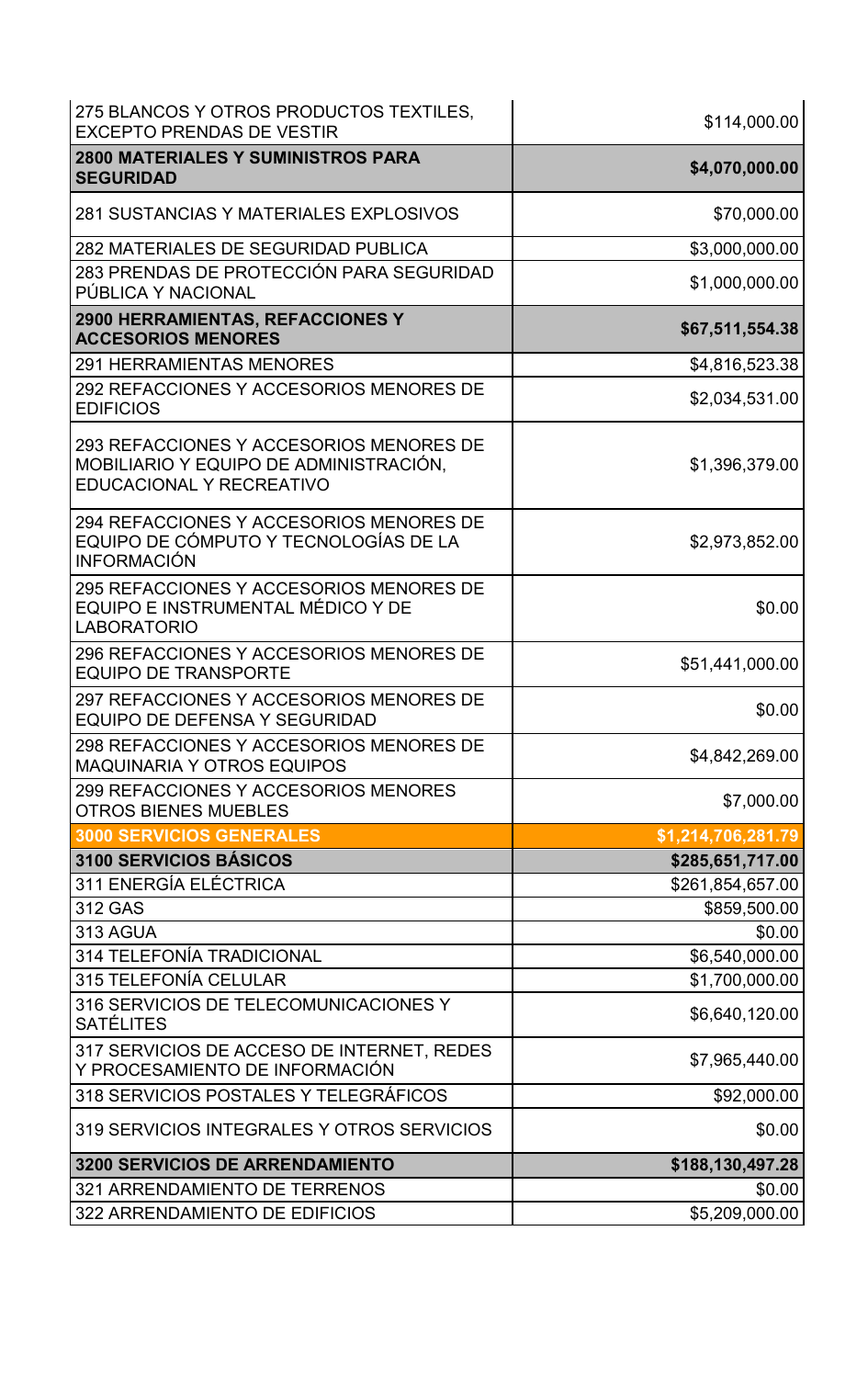| 323 ARRENDAMIENTO DE MOBILIARIO Y EQUIPO DE<br>ADMINISTRACIÓN, EDUCACIONAL Y RECREATIVO                 | \$10,478,640.00  |
|---------------------------------------------------------------------------------------------------------|------------------|
| 324 ARRENDAMIENTO DE EQUIPO E<br>INSTRUMENTAL MÉDICO Y DE LABORATORIO                                   | \$50,000.00      |
| 325 ARRENDAMIENTO DE EQUIPO DE TRANSPORTE                                                               | \$128,430,018.48 |
| 326 ARRENDAMIENTO DE MAQUINARIA, OTROS<br><b>EQUIPOS Y HERRAMIENTAS</b>                                 | \$35,820,338.80  |
| 327 ARRENDAMIENTO DE ACTIVOS INTANGIBLES                                                                | \$4,582,500.00   |
| 328 ARRENDAMIENTO FINANCIERO                                                                            | \$0.00           |
| 329 OTROS ARRENDAMIENTOS                                                                                | \$3,560,000.00   |
| 3300 SERVICIOS PROFESIONALES, CIENTÍFICOS,<br><b>TÉCNICOS Y OTROS SERVICIOS</b>                         | \$213,848,661.18 |
| 331 SERVICIOS LEGALES, DE CONTABILIDAD,<br><b>AUDITORIA Y RELACIONADOS</b>                              | \$84,160,000.00  |
| 332 ARRENDAMIENTO DE EDIFICIOS                                                                          | \$0.00           |
| 333 SERVICIOS DE CONSULTORÍA<br>ADMINISTRATIVA, PROCESOS, TÉCNICA Y EN<br>TECNOLOGÍAS DE LA INFORMACIÓN | \$37,164,540.00  |
| 334 SERVICIOS DE CAPACITACIÓN                                                                           | \$4,007,220.00   |
| 335 SERVICIOS DE INVESTIGACIÓN CIENTÍFICA Y<br><b>DESARROLLO</b>                                        | \$370,000.00     |
| 336 SERVICIOS DE APOYO ADMINISTRATIVO,<br>TRADUCCIÓN, FOTOCOPIADO E IMPRESIÓN                           | \$17,446,560.00  |
| 337 ARRENDAMIENTO DE ACTIVOS INTANGIBLES                                                                | \$0.00           |
| 338 ARRENDAMIENTO FINANCIERO                                                                            | \$0.00           |
| 339 SERVICIOS PROFESIONALES, CIENTÍFICOS Y<br><b>TÉCNICOS INTEGRALES</b>                                | \$70,700,341.18  |
| 3400 SERVICIOS FINANCIEROS, BANCARIOS Y<br><b>COMERCIALES</b>                                           | \$107,852,500.00 |
| 341 SERVICIOS FINANCIEROS Y BANCARIOS                                                                   | \$18,090,000.00  |
| 342 SERVICIOS DE COBRANZA, INVESTIGACIÓN<br><b>CREDITICIA Y SIMILAR</b>                                 | \$20,452,500.00  |
| 343 SERVICIOS DE RECAUDACIÓN, TRASLADO Y<br><b>CUSTODIA DE VALORES</b>                                  | \$2,800,000.00   |
| 344 SEGUROS DE RESPONSABILIDAD PATRIMONIAL<br><b>Y FIANZAS</b>                                          | \$70,000.00      |
| 345 SEGURO DE BIENES PATRIMONIALES                                                                      | \$50,000,000.00  |
| 346 ALMACENAJE, ENVASE Y EMBALAJE                                                                       | \$9,000,000.00   |
| <b>347 FLETES Y MANIOBRAS</b>                                                                           | \$7,440,000.00   |
| 348 COMISIONES POR VENTAS                                                                               | \$0.00           |
| 349 SERVICIOS FINANCIEROS, BANCARIOS Y<br><b>COMERCIALES INTEGRALES</b>                                 | \$0.00           |
| 3500 SERVICIOS DE INSTALACIÓN, REPARACIÓN,<br><b>MANTENIMIENTO Y CONSERVACIÓN</b>                       | \$265,108,417.73 |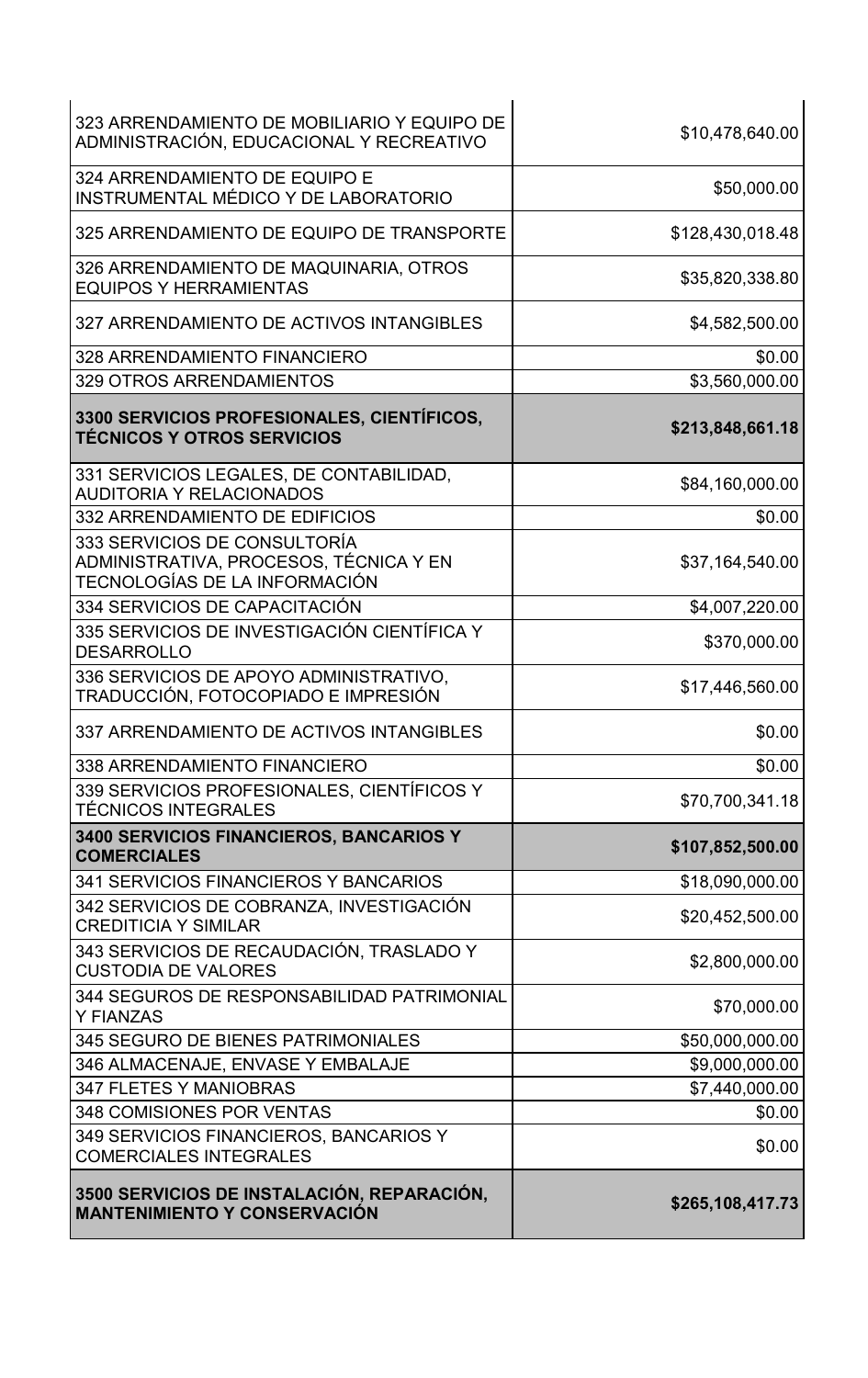| 351 CONSERVACIÓN Y MANTENIMIENTO MENOR DE<br><b>INMUEBLES</b>                                                                | \$36,064,500.00  |
|------------------------------------------------------------------------------------------------------------------------------|------------------|
| 352 INSTALACIÓN, REPARACIÓN Y MANTENIMIENTO<br>DE MOBILIARIO Y EQUIPO DE ADMINISTRACIÓN,<br>EDUCACIONAL Y RECREATIVO         | \$12,027,945.74  |
| 353 INSTALACIÓN, REPARACIÓN Y MANTENIMIENTO<br>DE EQUIPO DE CÓMPUTO Y TECNOLOGÍA DE LA<br><b>INFORMACIÓN</b>                 | \$3,117,000.00   |
| 354 INSTALACIÓN, REPARACIÓN Y MANTENIMIENTO<br>DE EQUIPO E INSTRUMENTAL MÉDICO Y DE<br><b>LABORATORIO</b>                    | \$0.00           |
| 355 REPARACIÓN Y MANTENIMIENTO DE EQUIPO<br><b>DE TRANSPORTE</b>                                                             | \$83,954,471.99  |
| 356 REPARACIÓN Y MANTENIMIENTO DE EQUIPO<br>DE DEFENSA Y SEGURIDAD                                                           | \$100,000.00     |
| 357 INSTALACIÓN, REPARACIÓN Y MANTENIMIENTO<br>DE MAQUINARIA, OTROS EQUIPOS Y<br><b>HERRAMIENTA</b>                          | \$103,024,500.00 |
| 358 SERVICIOS DE LIMPIEZA Y MANEJO DE<br><b>DESECHOS</b>                                                                     | \$13,420,000.00  |
| 359 SERVICIOS DE JARDINERÍA Y FUMIGACIÓN                                                                                     | \$13,400,000.00  |
| 3600 SERVICIOS DE COMUNICACIÓN SOCIAL Y<br><b>PUBLICIDAD</b>                                                                 | \$43,122,400.00  |
| 361 DIFUSIÓN POR RADIO, TELEVISIÓN Y OTROS<br>MEDIOS DE MENSAJES SOBRE PROGRAMAS Y<br><b>ACTIVIDADES GUBERNAMENTALES</b>     | \$26,050,000.00  |
| 362 DIFUSIÓN POR RADIO, TELEVISIÓN Y OTROS<br>MEDIOS DE MENSAJES COMERCIALES PARA<br>PROMOVER LA VENTA DE BIENES O SERVICIOS | \$0.00           |
| 363 SERVICIOS DE CREATIVIDAD,<br>PREPRODUCCIÓN Y PRODUCCIÓN DE PUBLICIDAD,<br><b>EXCEPTO INTERNET</b>                        | \$7,360,000.00   |
| 364 SERVICIOS DE REVELADO DE FOTOGRAFÍAS                                                                                     | \$50,000.00      |
| 365 SERVICIOS DE LA INDUSTRIA FÍLMICA, DEL<br>SONIDO Y DEL VIDEO                                                             | \$0.00           |
| 366 SERVICIO DE CREACIÓN Y DIFUSIÓN DE<br>CONTENIDO EXCLUSIVAMENTE A TRAVÉS DE<br><b>INTERNET</b>                            | \$9,384,000.00   |
| 369 OTROS SERVICIOS DE INFORMACIÓN                                                                                           | \$278,400.00     |
| <b>3700 SERVICIOS DE TRASLADO Y VIÁTICOS</b>                                                                                 | \$2,115,000.00   |
| 371 PASAJES AÉREOS                                                                                                           | \$848,000.00     |
| <b>372 PASAJES TERRESTRES</b>                                                                                                | \$188,000.00     |
| 373 PASAJES MARÍTIMOS, LACUSTRES Y<br><b>FLUVIALES</b>                                                                       | \$0.00           |
| 374 AUTOTRANSPORTE                                                                                                           | \$0.00           |
| 375 VIÁTICOS EN EL PAÍS                                                                                                      | \$887,000.00     |
| 376 VIÁTICOS EN EL EXTRANJERO                                                                                                | \$175,000.00     |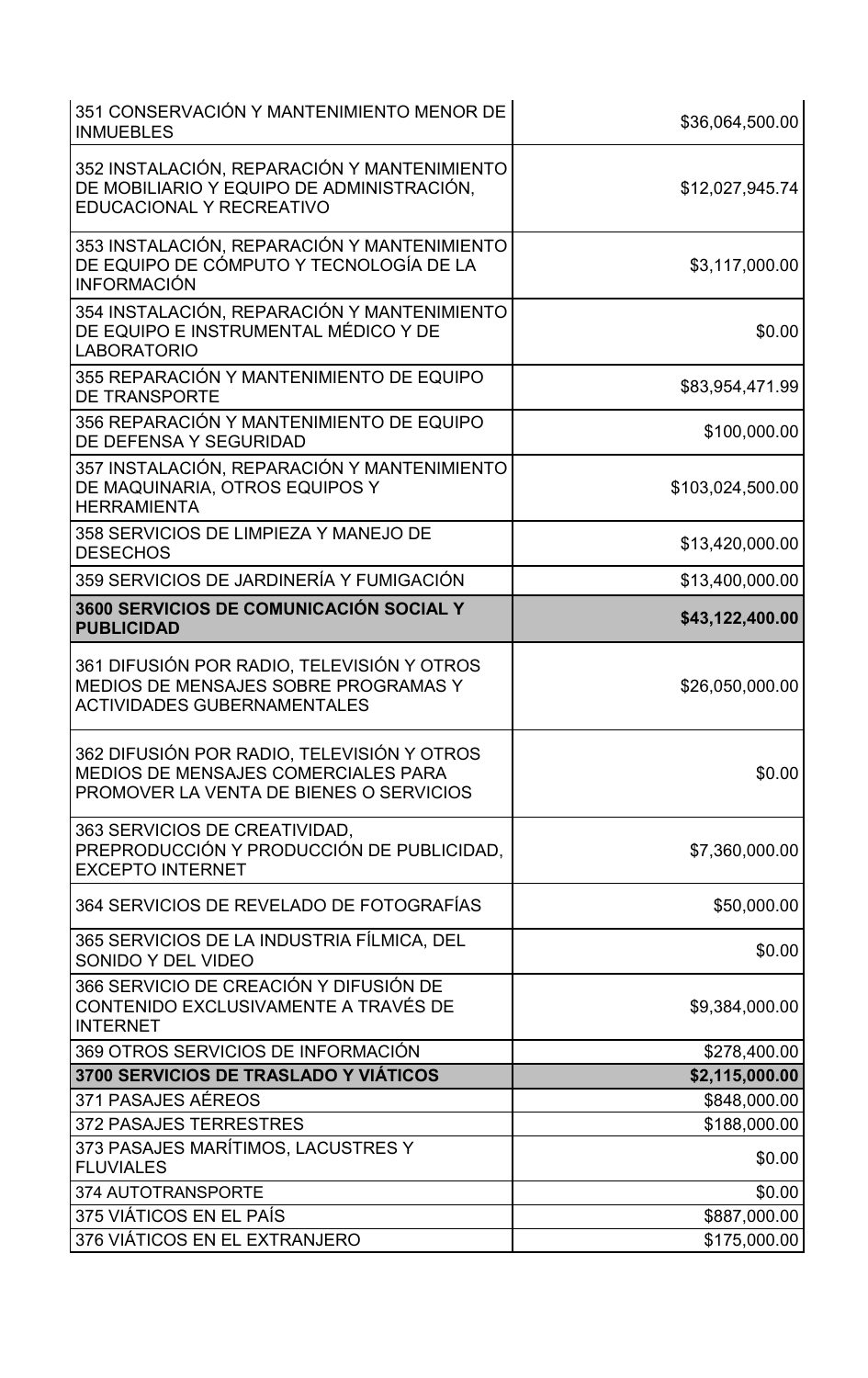| 377 GASTOS DE INSTALACIÓN Y TRASLADO DE<br><b>MENAJE</b>                                                    | \$0.00             |
|-------------------------------------------------------------------------------------------------------------|--------------------|
| 378 SERVICIOS INTEGRALES DE TRASLADO Y<br><b>VIÁTICOS</b>                                                   | \$0.00             |
| 379 OTROS SERVICIOS DE TRASLADO Y<br><b>HOSPEDAJE</b>                                                       | \$17,000.00        |
| <b>3800 SERVICIOS OFICIALES</b>                                                                             | \$33,066,288.60    |
| <b>381 GASTOS DE CEREMONIAL</b>                                                                             | \$0.00             |
| 382 GASTOS DE ORDEN SOCIAL Y CULTURAL                                                                       | \$28,660,288.60    |
| 383 CONGRESOS Y CONVENCIONES                                                                                | \$416,000.00       |
| <b>384 EXPOSICIONES</b>                                                                                     | \$3,990,000.00     |
| 385 GASTOS DE REPRESENTACIÓN                                                                                | \$0.00             |
| <b>3900 OTROS SERVICIOS GENERALES</b>                                                                       | \$75,810,800.00    |
| 391 SERVICIOS FUNERARIOS Y DE CEMENTERIOS                                                                   | \$0.00             |
| 392 IMPUESTOS Y DERECHOS                                                                                    | \$11,510,800.00    |
| 393 IMPUESTOS Y DERECHOS DE IMPORTACIÓN                                                                     | \$0.00             |
| 394 SENTENCIAS Y RESOLUCIONES POR<br><b>AUTORIDAD COMPETENTE</b>                                            | \$60,000,000.00    |
| 395 PENAS, MULTAS, ACCESORIOS Y<br><b>ACTUALIZACIONES</b>                                                   | \$2,700,000.00     |
| 396 OTROS GASTOS POR RESPONSABILIDADES                                                                      | \$1,600,000.00     |
| <b>397 UTILIDADES</b>                                                                                       | \$0.00             |
| 398 IMPUESTO SOBRE NÓMINAS Y OTROS QUE SE<br>DERIVEN DE UNA RELACIÓN LABORAL                                | \$0.00             |
| 399 OTROS SERVICIOS GENERALES                                                                               | \$0.00             |
| <b>4000 TRANSFERENCIAS, ASIGNACIONES,</b><br><b>SUBSIDIOS Y OTRAS AYUDAS</b>                                | \$1,170,964,179.76 |
| <b>4100 TRANSFERENCIAS INTERNAS Y</b><br><b>ASIGNACIONES AL SECTOR PÚBLICO</b>                              | \$19,295,000.00    |
| 411 ASIGNACIONES PRESUPUESTARIAS AL PODER<br><b>EJECUTIVO</b>                                               | \$0.00             |
| 412 ASIGNACIONES PRESUPUESTARIAS AL PODER<br><b>LEGISLATIVO</b>                                             | \$0.00             |
| 413 ASIGNACIONES PRESUPUESTARIAS AL PODER<br><b>JUDICIAL</b>                                                | \$0.00             |
| 414 ASIGNACIONES PRESUPUESTARIAS A<br>ÓRGANOS AUTÓNOMOS                                                     | \$0.00             |
| 415 TRANSFERENCIAS INTERNAS OTORGADAS A<br>ENTIDADES PARAESTATALES NO EMPRESARIALES<br>Y NO FINANCIERAS     | \$0.00             |
| 416 TRANSFERENCIAS INTERNAS OTORGADAS A<br>ENTIDADES PARAESTATALES EMPRESARIALES Y<br><b>NO FINANCIERAS</b> | \$0.00             |
| 417 TRANSFERENCIAS INTERNAS OTORGADAS A<br>FIDEICOMISOS PÚBLICOS EMPRESARIALES Y NO<br><b>FINANCIEROS</b>   | \$19,295,000.00    |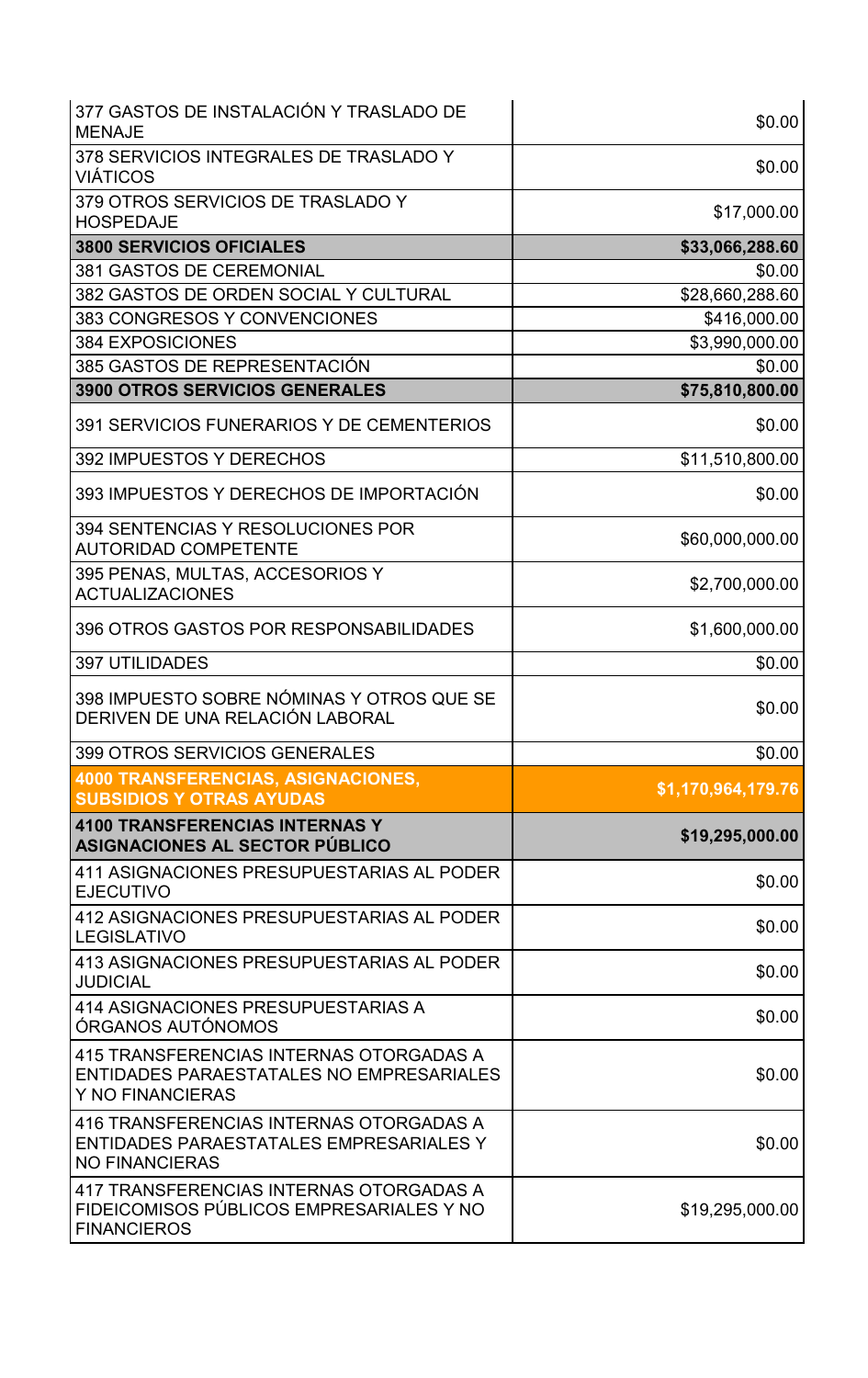| 418 TRANSFERENCIAS INTERNAS OTORGADAS A<br>INSTITUCIONES PARAESTATALES PÚBLICAS<br><b>FINANCIERAS</b> | \$0.00           |
|-------------------------------------------------------------------------------------------------------|------------------|
| 419 TRANSFERENCIAS INTERNAS OTORGADAS A<br>FIDEICOMISOS PÚBLICOS FINANCIEROS                          | \$0.00           |
| <b>4200 TRANSFERENCIAS AL RESTO DEL SECTOR</b><br><b>PÚBLICO</b>                                      | \$861,000,000.00 |
| 421 TRANSFERENCIAS OTORGADAS A ENTIDADES<br>PARAESTATALES NO EMPRESARIALES Y NO<br><b>FINANCIERAS</b> | \$861,000,000.00 |
| 422 TRANSFERENCIAS OTORGADAS PARA<br>ENTIDADES PARAESTATALES EMPRESARIALES Y<br><b>NO FINANCIERAS</b> | \$0.00           |
| 423 TRANSFERENCIAS OTORGADAS PARA<br>INSTITUCIONES PARAESTATALES PÚBLICAS<br><b>FINANCIERAS</b>       | \$0.00           |
| 424 TRANSFERENCIAS OTORGADAS A ENTIDADES<br><b>FEDERATIVAS Y MUNICIPIOS</b>                           | \$0.00           |
| 425 TRANSFERENCIAS A FIDEICOMISOS DE<br><b>ENTIDADES FEDERATIVAS Y MUNICIPIOS</b>                     | \$0.00           |
| <b>4300 SUBSIDIOS Y SUBVENCIONES</b>                                                                  | \$11,100,000.00  |
| 431 SUBSIDIOS A LA PRODUCCIÓN                                                                         | \$11,100,000.00  |
| 432 SUBSIDIOS A LA DISTRIBUCIÓN                                                                       | \$0.00           |
| 433 SUBSIDIOS A LA INVERSIÓN                                                                          | \$0.00           |
| 434 SUBSIDIOS A LA PRESTACIÓN DE SERVICIOS<br><b>PÚBLICOS</b>                                         | \$0.00           |
| <b>435 SUBSIDIOS PARA CUBRIR DIFERENCIALES DE</b><br>TASAS DE INTERÉS                                 | \$0.00           |
| 436 SUBSIDIOS A LA VIVIENDA                                                                           | \$0.00           |
| 437 SUBVENCIONES AL CONSUMO                                                                           | \$0.00           |
| 438 SUBSIDIOS A ENTIDADES FEDERATIVAS Y<br><b>MUNICIPIOS</b>                                          | \$0.00           |
| <b>439 OTROS SUBSIDIOS</b>                                                                            | \$0.00           |
| <b>4400 AYUDAS SOCIALES</b>                                                                           | \$183,116,100.00 |
| <b>441 AYUDAS SOCIALES A PERSONAS</b>                                                                 | \$168,252,080.00 |
| 442 BECAS Y OTRAS AYUDAS PARA PROGRAMAS<br>DE CAPACITACIÓN                                            | \$5,825,000.00   |
| 443 AYUDAS SOCIALES A INSTITUCIONES DE<br>ENSEÑANZA                                                   | \$6,919,020.00   |
| <b>444 AYUDAS SOCIALES A ACTIVIDADES</b><br>CIENTÍFICAS O ACADÉMICAS                                  | \$0.00           |
| 445 AYUDAS SOCIALES A INSTITUCIONES SIN<br><b>FINES DE LUCRO</b>                                      | \$2,120,000.00   |
| 446 AYUDAS SOCIALES A COOPERATIVAS                                                                    | \$0.00           |
| 447 AYUDAS SOCIALES A ENTIDADES DE INTERÉS<br><b>PÚBLICO</b>                                          | \$0.00           |
| 448 AYUDAS POR DESASTRES NATURALES Y<br><b>OTROS SINIESTROS</b>                                       | \$0.00           |
| <b>4500 PENSIONES Y JUBILACIONES</b>                                                                  | \$0.00           |
| <b>451 PENSIONES</b>                                                                                  | \$0.00           |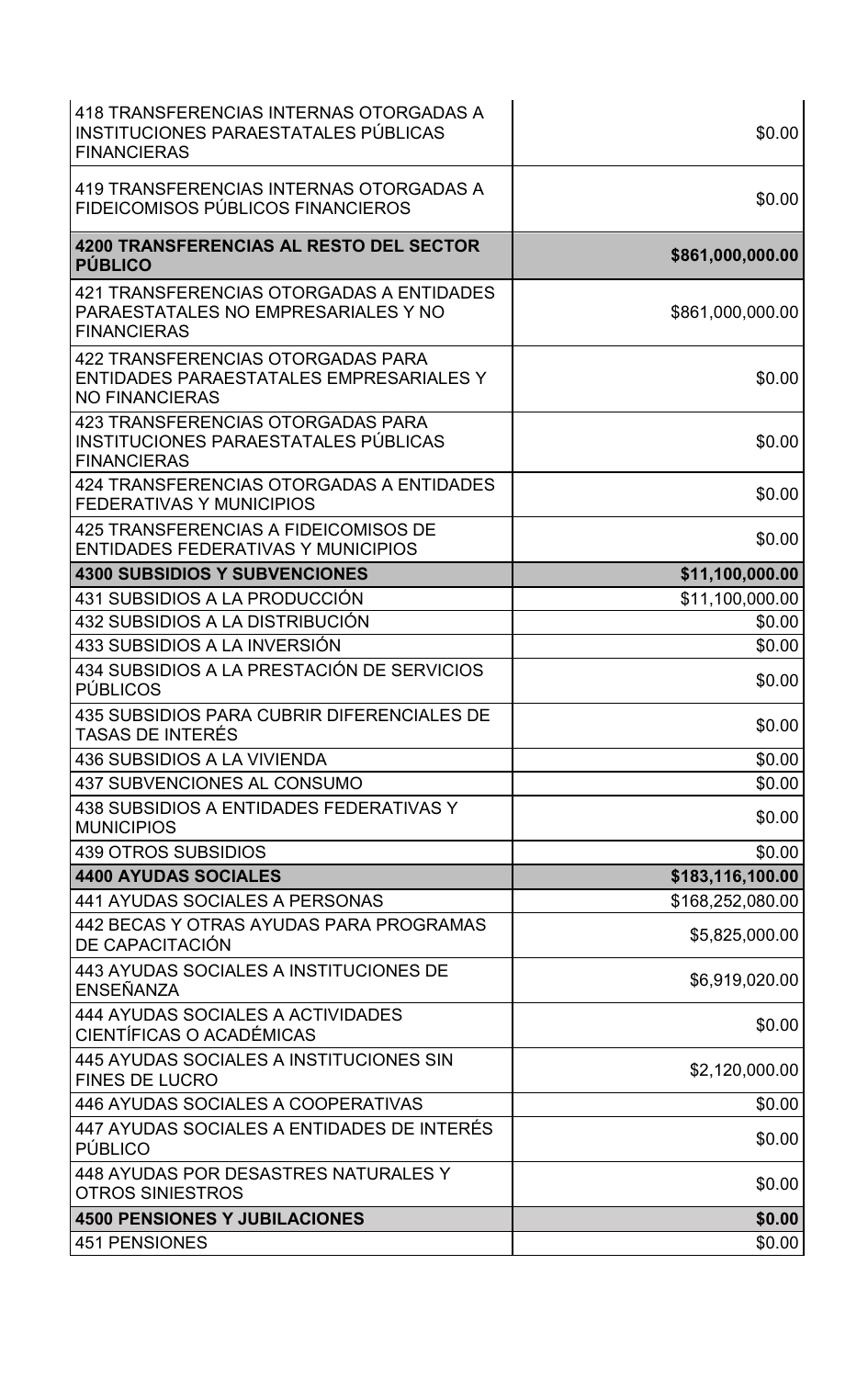| <b>452 JUBILACIONES</b>                                                                                              | \$0.00          |
|----------------------------------------------------------------------------------------------------------------------|-----------------|
| 459 OTRAS PENSIONES Y JUBILACIONES                                                                                   | \$0.00          |
| <b>4600 TRANSFERENCIAS A FIDEICOMISOS,</b><br><b>MANDATOS Y OTROS ANÁLOGOS</b>                                       | \$0.00          |
| <b>461 TRANSFERENCIAS A FIDEICOMISOS DEL</b><br>PODER EJECUTIVO                                                      | \$0.00          |
| <b>462 TRANSFERENCIAS A FIDEICOMISOS DEL</b><br>PODER LEGISLATIVO                                                    | \$0.00          |
| <b>463 TRANSFERENCIAS A FIDEICOMISOS DEL</b><br>PODER JUDICIAL                                                       | \$0.00          |
| 464 TRANSFERENCIAS A FIDEICOMISOS PÚBLICOS<br>DE ENTIDADES PARAESTATALES NO<br><b>EMPRESARIALES Y NO FINANCIERAS</b> | \$0.00          |
| 465 TRANSFERENCIAS A FIDEICOMISOS PÚBLICOS<br>DE ENTIDADES PARAESTATALES EMPRESARIALES<br>Y NO FINANCIERAS           | \$0.00          |
| 466 TRANSFERENCIAS A FIDEICOMISOS DE<br>INSTITUCIONES PÚBLICAS FINANCIERAS                                           | \$0.00          |
| 469 OTRAS TRANSFERENCIAS A FIDEICOMISOS                                                                              | \$0.00          |
| 4700 TRANSFERENCIAS A LA SEGURIDAD SOCIAL                                                                            | \$0.00          |
| 471 TRANSFERENCIAS POR OBLIGACIÓN DE LEY                                                                             | \$0.00          |
| <b>4800 DONATIVOS</b>                                                                                                | \$96,453,079.76 |
| 481 DONATIVOS A INSTITUCIONES SIN FINES DE<br><b>LUCRO</b>                                                           | \$47,240,000.00 |
| 482 DONATIVOS A ENTIDADES FEDERATIVAS                                                                                | \$0.00          |
| <b>483 DONATIVOS A FIDEICOMISOS PRIVADOS</b>                                                                         | \$0.00          |
| <b>484 DONATIVOS A FIDEICOMISOS ESTATALES</b>                                                                        | \$49,213,079.76 |
| <b>485 DONATIVOS INTERNACIONALES</b>                                                                                 | \$0.00          |
| <b>4900 TRANSFERENCIAS AL EXTERIOR</b>                                                                               | \$0.00          |
| <b>491 TRANSFERENCIAS PARA GOBIERNOS</b><br><b>EXTRANJEROS</b>                                                       | \$0.00          |
| 492 TRANSFERENCIAS PARA ORGANISMOS<br><b>INTERNACIONALES</b>                                                         | \$0.00          |
| 493 TRANSFERENCIAS PARA EL SECTOR PRIVADO<br><b>EXTERNO</b>                                                          | \$0.00          |
| 5000 BIENES MUEBLES, INMUEBLES E<br><b>INTANGIBLES</b>                                                               | \$69,201,274.69 |
| 5100 MOBILIARIO Y EQUIPO DE ADMINISTRACIÓN                                                                           | \$21,491,913.60 |
| 511 MUEBLES DE OFICINA Y ESTANTERÍA                                                                                  | \$1,823,915.60  |
| 512 MUEBLES, EXCEPTO DE OFICINA Y<br><b>ESTANTERÍA</b>                                                               | \$615,598.00    |
| 513 BIENES ARTÍSTICOS, CULTURALES Y<br><b>CIENTÍFICOS</b>                                                            | \$0.00          |
| 514 OBJETOS DE VALOR                                                                                                 | \$0.00          |
| 515 EQUIPO DE CÓMPUTO Y DE TECNOLOGÍAS DE<br>LA INFORMACIÓN                                                          | \$18,244,400.00 |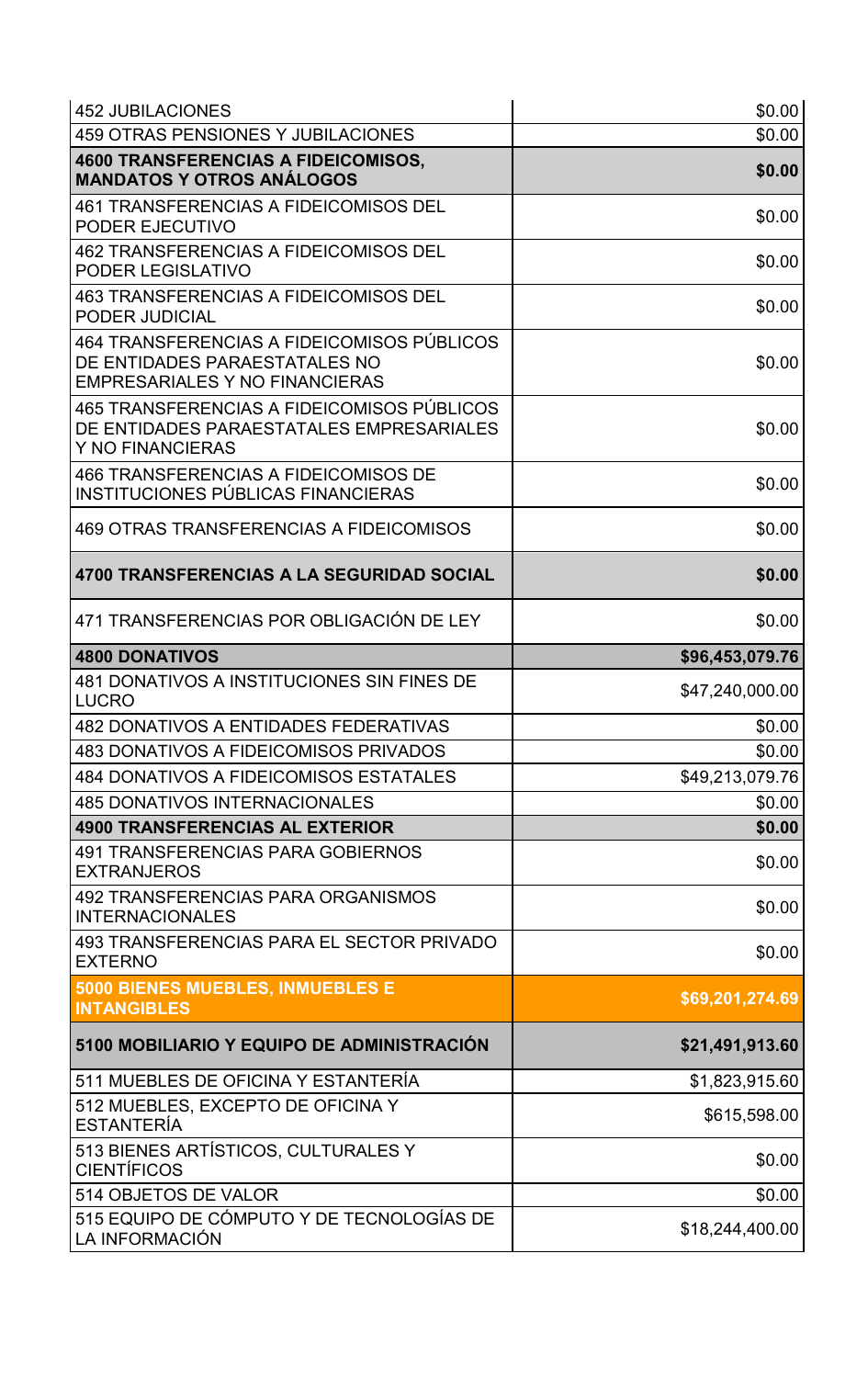| 519 OTROS MOBILIARIOS Y EQUIPOS DE<br>ADMINISTRACIÓN                                                   | \$808,000.00    |
|--------------------------------------------------------------------------------------------------------|-----------------|
| 5200 MOBILIARIO Y EQUIPO EDUCACIONAL Y<br><b>RECREATIVO</b>                                            | \$5,713,123.00  |
| 521 EQUIPOS Y APARATOS AUDIOVISUALES                                                                   | \$247,600.00    |
| 522 APARATOS DEPORTIVOS                                                                                | \$0.00          |
| 523 CÁMARAS FOTOGRÁFICAS Y DE VIDEO                                                                    | \$1,279,115.00  |
| 529 OTRO MOBILIARIO Y EQUIPO EDUCACIONAL Y<br><b>RECREATIVO</b>                                        | \$4,186,408.00  |
| 5300 EQUIPO E INSTRUMENTAL MÉDICO Y DE<br><b>LABORATORIO</b>                                           | \$1,018,480.00  |
| 531 EQUIPO MÉDICO Y DE LABORATORIO                                                                     | \$887,480.00    |
| 532 INSTRUMENTAL MÉDICO Y DE LABORATORIO                                                               | \$131,000.00    |
| 5400 VEHÍCULOS Y EQUIPO DE TRANSPORTE                                                                  | \$1,100,000.00  |
| 541 VEHÍCULOS Y EQUIPO TERRESTRE                                                                       | \$0.00          |
| 542 CARROCERÍAS Y REMOLQUES                                                                            | \$850,000.00    |
| 543 EQUIPO AEROESPACIAL                                                                                | \$0.00          |
| <b>544 EQUIPO FERROVIARIO</b>                                                                          | \$0.00          |
| <b>545 EMBARCACIONES</b>                                                                               | \$0.00          |
| 549 OTROS EQUIPOS DE TRANSPORTE                                                                        | \$250,000.00    |
| 5500 EQUIPO DE DEFENSA Y SEGURIDAD                                                                     | \$0.00          |
| 551 EQUIPO DE DEFENSA Y SEGURIDAD                                                                      | \$0.00          |
| 5600 MAQUINARIA, OTROS EQUIPOS Y<br><b>HERRAMIENTAS</b>                                                | \$28,814,245.57 |
| 561 MAQUINARIA Y EQUIPO AGROPECUARIO                                                                   | \$2,005,000.00  |
| 562 MAQUINARIA Y EQUIPO INDUSTRIAL                                                                     | \$4,054,204.03  |
| 563 MAQUINARIA Y EQUIPO DE CONSTRUCCIÓN                                                                | \$800,000.00    |
| 564 SISTEMAS DE AIRE ACONDICIONADO,<br>CALEFACCIÓN Y DE REFRIGERACIÓN INDUSTRIAL<br><b>Y COMERCIAL</b> | \$4,000,000.00  |
| 565 EQUIPO DE COMUNICACIÓN Y<br>TELECOMUNICACIÓN                                                       | \$7,106,621.54  |
| 566 EQUIPOS DE GENERACIÓN ELÉCTRICA,<br>APARATOS Y ACCESORIOS ELÉCTRICOS                               | \$3,252,092.00  |
| 567 HERRAMIENTAS Y MÁQUINAS-HERRAMIENTA                                                                | \$5,998,500.00  |
| 569 OTROS EQUIPOS                                                                                      | \$1,597,828.00  |
| 5700 ACTIVOS BIOLÓGICOS                                                                                | \$1,200,000.00  |
| 571 BOVINOS                                                                                            | \$0.00          |
| 572 PORCINOS                                                                                           | \$0.00          |
| <b>573 AVES</b>                                                                                        | \$0.00          |
| 574 OVINOS Y CAPRINOS                                                                                  | \$0.00          |
| 575 PECES Y ACUICULTURA                                                                                | \$0.00          |
| 576 EQUINOS                                                                                            | \$0.00          |
| 577 ESPECIES MENORES Y DE ZOOLÓGICO                                                                    | \$1,200,000.00  |
| 578 ÁRBOLES Y PLANTAS                                                                                  | \$0.00          |
| 579 OTROS ACTIVOS BIOLÓGICOS                                                                           | \$0.00          |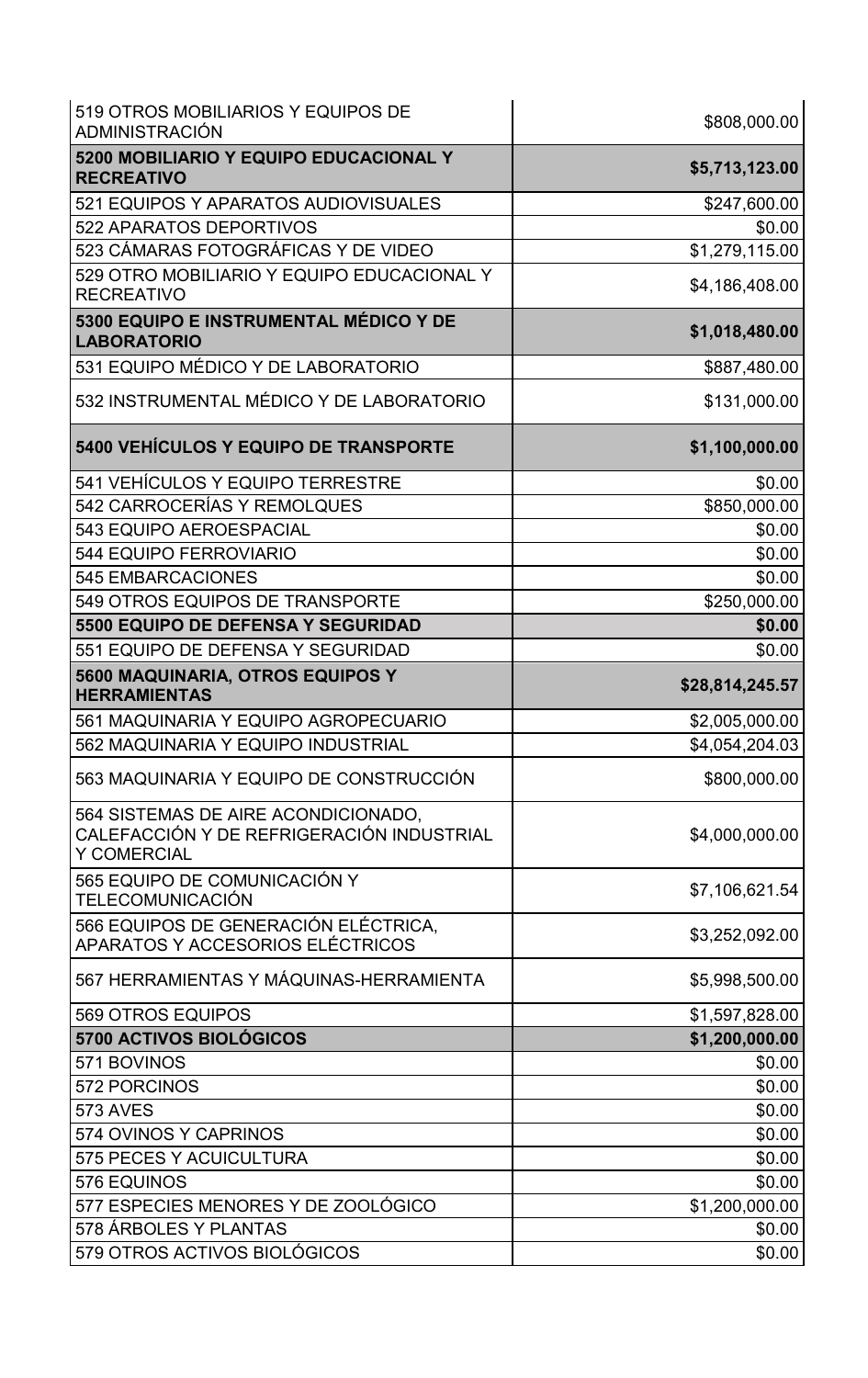| <b>5800 BIENES INMUEBLES</b>                                                                                     | \$0.00           |
|------------------------------------------------------------------------------------------------------------------|------------------|
| 581 TERRENOS                                                                                                     | \$0.00           |
| 582 VIVIENDAS                                                                                                    | \$0.00           |
| 583 EDIFICIOS NO RESIDENCIALES                                                                                   | \$0.00           |
| <b>589 OTROS BIENES INMUEBLES</b>                                                                                | \$0.00           |
| <b>5900 ACTIVOS INTANGIBLES</b>                                                                                  | \$9,863,512.52   |
| 591 SOFTWARE                                                                                                     | \$3,668,212.52   |
| <b>592 PATENTES</b>                                                                                              | \$0.00           |
| 593 MARCAS                                                                                                       | \$0.00           |
| 594 DERECHOS                                                                                                     | \$0.00           |
| 595 CONCESIONES                                                                                                  | \$0.00           |
| <b>596 FRANQUICIAS</b>                                                                                           | \$0.00           |
| 597 LICENCIAS INFORMÁTICAS E INTELECTUALES                                                                       | \$6,195,300.00   |
| 598 LICENCIAS INDUSTRIALES, COMERCIALES Y<br><b>OTRAS</b>                                                        | \$0.00           |
| 599 OTROS ACTIVOS INTANGIBLES                                                                                    | \$0.00           |
| 6000 INVERSIÓN PÚBLICA                                                                                           | \$773,798,900.00 |
| 6100 OBRA PÚBLICA EN BIENES DE DOMINIO<br><b>PÚBLICO</b>                                                         | \$589,896,745.61 |
| 611 EDIFICACIÓN HABITACIONAL                                                                                     | \$0.00           |
| 612 EDIFICACIÓN NO HABITACIONAL                                                                                  | \$98,765,053.00  |
| 613 CONSTRUCCIÓN DE OBRAS PARA EL<br>ABASTECIMIENTO DE AGUA, PETRÓLEO, GAS,<br>ELECTRICIDAD Y TELECOMUNICACIONES | \$0.00           |
| 614 DIVISIÓN DE TERRENOS Y CONSTRUCCIÓN DE<br>OBRAS DE URBANIZACIÓN                                              | \$491,131,692.61 |
| 615 CONSTRUCCIÓN DE VÍAS DE COMUNICACIÓN                                                                         | \$0.00           |
| 616 OTRAS CONSTRUCCIONES DE INGENIERÍA<br><b>CIVIL U OBRA PESADA</b>                                             | \$0.00           |
| 617 INSTALACIONES Y EQUIPAMIENTO EN<br><b>CONSTRUCCIONES</b>                                                     | \$0.00           |
| 619 TRABAJOS DE ACABADOS EN EDIFICACIONES Y<br>OTROS TRABAJOS ESPECIALIZADOS                                     | \$0.00           |
| 6200 OBRA PÚBLICA EN BIENES PROPIOS                                                                              | \$183,902,154.39 |
| 621 EDIFICACIÓN HABITACIONAL                                                                                     | \$0.00           |
| 622 EDIFICACIÓN NO HABITACIONAL                                                                                  | \$183,902,154.39 |
| 623 CONSTRUCCIÓN DE OBRAS PARA EL<br>ABASTECIMIENTO DE AGUA, PETRÓLEO, GAS,<br>ELECTRICIDAD Y TELECOMUNICACIONES | \$0.00           |
| 624 DIVISIÓN DE TERRENOS Y CONSTRUCCIÓN DE<br>OBRAS DE URBANIZACIÓN                                              | \$0.00           |
| 625 CONSTRUCCIÓN DE VÍAS DE COMUNICACIÓN                                                                         | \$0.00           |
| 626 OTRAS CONSTRUCCIONES DE INGENIERÍA<br><b>CIVIL U OBRA PESADA</b>                                             | \$0.00           |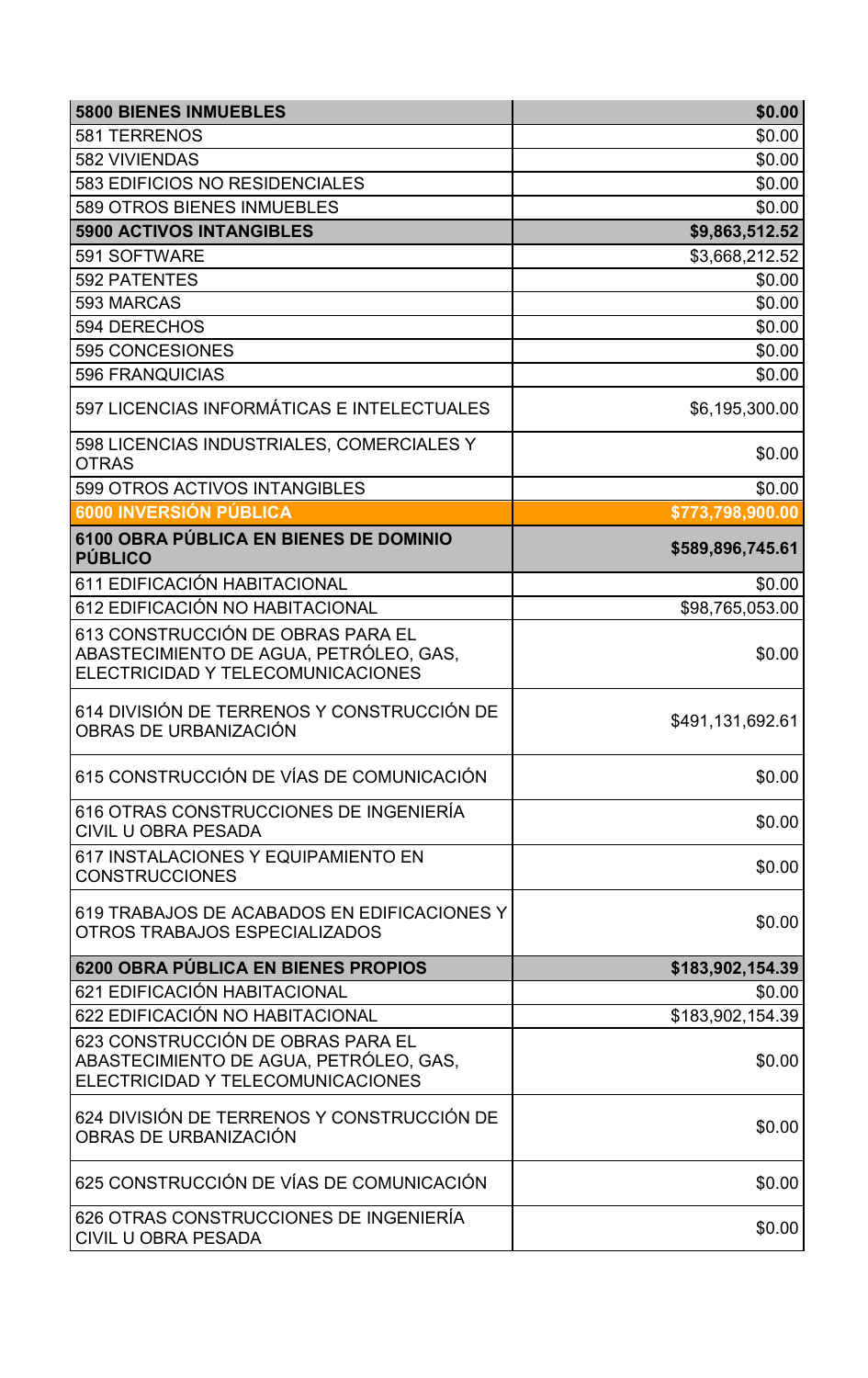| 627 INSTALACIONES Y EQUIPAMIENTO EN<br><b>CONSTRUCCIONES</b>                                                                                        | \$0.00         |
|-----------------------------------------------------------------------------------------------------------------------------------------------------|----------------|
| 629 TRABAJOS DE ACABADOS EN EDIFICACIONES Y<br>OTROS TRABAJOS ESPECIALIZADOS                                                                        | \$0.00         |
| <b>6300 PROYECTOS PRODUCTIVOS Y ACCIONES DE</b><br><b>FOMENTO</b>                                                                                   | \$0.00         |
| 631 ESTUDIOS, FORMULACIÓN Y EVALUACIÓN DE<br>PROYECTOS PRODUCTIVOS NO INCLUIDOS EN<br>CONCEPTOS ANTERIORES DE ESTE CAPÍTULO                         | \$0.00         |
| 632 EJECUCIÓN DE PROYECTOS PRODUCTIVOS NO<br><b>INCLUIDOS EN CONCEPTOS ANTERIORES DE ESTE</b><br>CAPÍTULO                                           | \$0.00         |
| <b>7000 INVERSIONES FINANCIERAS Y OTRAS</b><br><b>PROVISIONES</b>                                                                                   | \$1,000,000.00 |
| <b>7100 INVERSIONES PARA EL FOMENTO DE</b><br><b>ACTIVIDADES PRODUCTIVAS</b>                                                                        | \$0.00         |
| 711 CRÉDITOS OTORGADOS POR ENTIDADES<br>FEDERATIVAS Y MUNICIPIOS AL SECTOR SOCIAL Y<br>PRIVADO PARA EL FOMENTO DE ACTIVIDADES<br><b>PRODUCTIVAS</b> | \$0.00         |
| 712 CRÉDITOS OTORGADOS POR LAS ENTIDADES<br>FEDERATIVAS A MUNICIPIOS PARA EL FOMENTO<br>DE ACTIVIDADES PRODUCTIVAS                                  | \$0.00         |
| <b>7200 ACCIONES Y PARTICIPACIONES DE CAPITAL</b>                                                                                                   | \$0.00         |
| 721 ACCIONES Y PARTICIPACIONES DE CAPITAL EN<br>ENTIDADES PARAESTATALES NO EMPRESARIALES<br>Y NO FINANCIERAS CON FINES DE POLÍTICA<br>ECONÓMICA     | \$0.00         |
| 722 ACCIONES Y PARTICIPACIONES DE CAPITAL EN<br>ENTIDADES PARAESTATALES EMPRESARIALES Y<br>NO FINANCIERAS CON FINES DE POLÍTICA<br>ECONÓMICA        | \$0.00         |
| 723 ACCIONES Y PARTICIPACIONES DE CAPITAL EN<br>INSTITUCIONES PARAESTATALES PÚBLICAS<br>FINANCIERAS CON FINES DE POLÍTICA ECONÓMICA                 | \$0.00         |
| 724 ACCIONES Y PARTICIPACIONES DE CAPITAL EN<br>EL SECTOR PRIVADO CON FINES DE POLÍTICA<br><b>ECONÓMICA</b>                                         | \$0.00         |
| 725 ACCIONES Y PARTICIPACIONES DE CAPITAL EN<br>ORGANISMOS INTERNACIONALES CON FINES DE<br>POLÍTICA ECONÓMICA                                       | \$0.00         |
| 726 ACCIONES Y PARTICIPACIONES DE CAPITAL EN<br>EL SECTOR EXTERNO CON FINES DE POLÍTICA<br><b>ECONÓMICA</b>                                         | \$0.00         |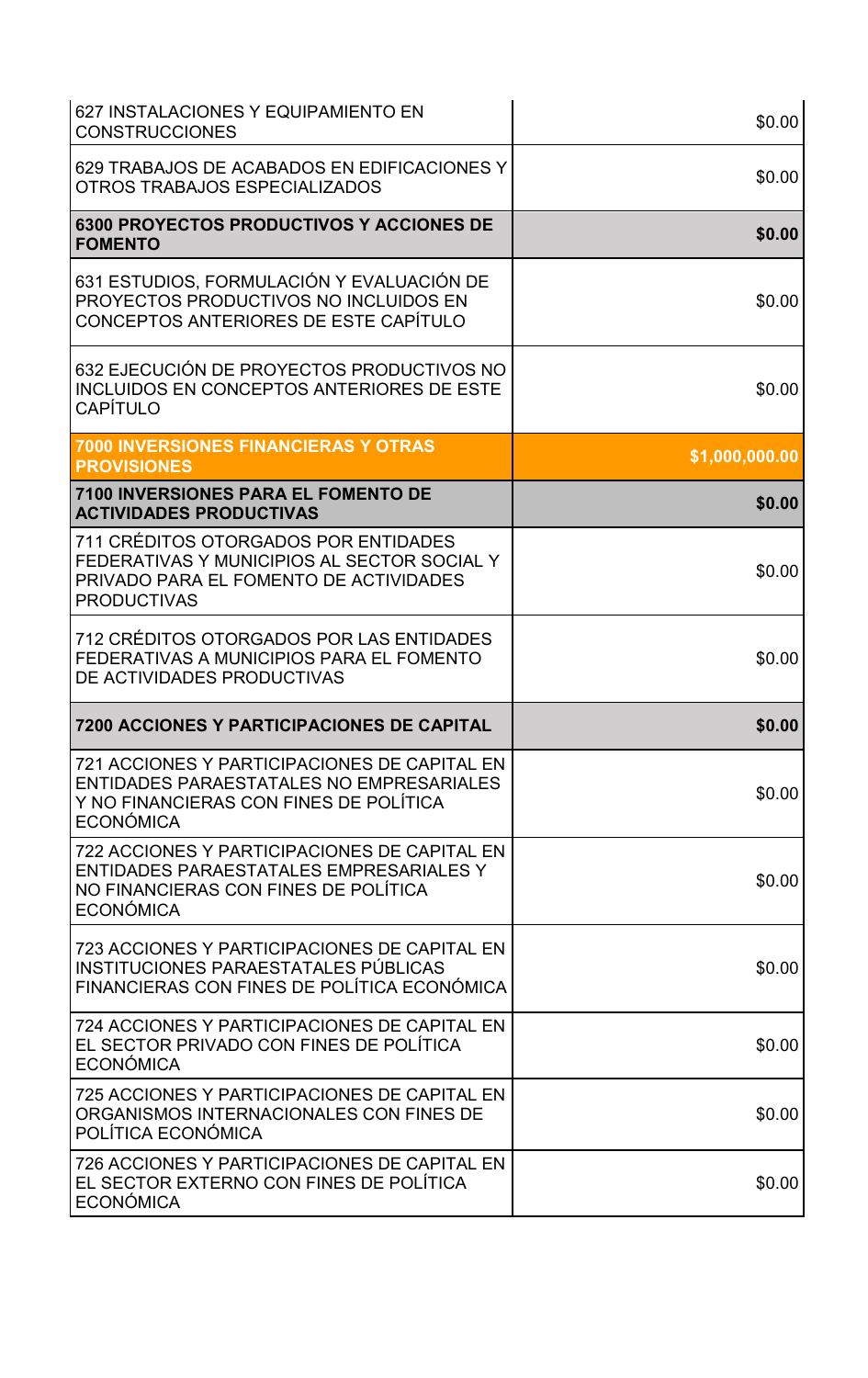| 727 ACCIONES Y PARTICIPACIONES DE CAPITAL EN<br>EL SECTOR PÚBLICO CON FINES DE GESTIÓN DE<br><b>LIQUIDEZ</b>                 | \$0.00 |
|------------------------------------------------------------------------------------------------------------------------------|--------|
| 728 ACCIONES Y PARTICIPACIONES DE CAPITAL EN<br>EL SECTOR PRIVADO CON FINES DE GESTIÓN DE<br><b>LIQUIDEZ</b>                 | \$0.00 |
| 729 ACCIONES Y PARTICIPACIONES DE CAPITAL EN<br>EL SECTOR EXTERNO CON FINES DE GESTIÓN DE<br><b>LIQUIDEZ</b>                 | \$0.00 |
| <b>7300 COMPRA DE TÍTULOS Y VALORES</b>                                                                                      | \$0.00 |
| 731 BONOS                                                                                                                    | \$0.00 |
| 732 VALORES REPRESENTATIVOS DE DEUDA<br>ADQUIRIDOS CON FINES DE POLÍTICA ECONÓMICA                                           | \$0.00 |
| 733 VALORES REPRESENTATIVOS DE DEUDA<br>ADQUIRIDOS CON FINES DE GESTIÓN DE LIQUIDEZ                                          | \$0.00 |
| <b>734 OBLIGACIONES NEGOCIABLES ADQUIRIDAS</b><br>CON FINES DE POLÍTICA ECONÓMICA                                            | \$0.00 |
| 735 OBLIGACIONES NEGOCIABLES ADQUIRIDAS<br>CON FINES DE GESTIÓN DE LIQUIDEZ                                                  | \$0.00 |
| 739 OTROS VALORES                                                                                                            | \$0.00 |
| 7400 CONCESIÓN DE PRÉSTAMOS                                                                                                  | \$0.00 |
|                                                                                                                              |        |
| 741 CONCESIÓN DE PRÉSTAMOS A ENTIDADES<br>PARAESTATALES NO EMPRESARIALES Y NO<br>FINANCIERAS CON FINES DE POLÍTICA ECONÓMICA | \$0.00 |
| 742 CONCESIÓN DE PRÉSTAMOS A ENTIDADES<br>PARAESTATALES EMPRESARIALES Y NO<br>FINANCIERAS CON FINES DE POLÍTICA ECONÓMICA    | \$0.00 |
| 743 CONCESIÓN DE PRÉSTAMOS A INSTITUCIONES<br>PARAESTATALES PÚBLICAS FINANCIERAS CON<br>FINES DE POLÍTICA ECONÓMICA          | \$0.00 |
| 744 CONCESIÓN DE PRÉSTAMOS A ENTIDADES<br>FEDERATIVAS Y MUNICIPIOS CON FINES DE<br>POLÍTICA ECONÓMICA                        | \$0.00 |
| 745 CONCESIÓN DE PRÉSTAMOS AL SECTOR<br>PRIVADO CON FINES DE POLÍTICA ECONÓMICA                                              | \$0.00 |
| 746 CONCESIÓN DE PRÉSTAMOS AL SECTOR<br>EXTERNO CON FINES DE POLÍTICA ECONÓMICA                                              | \$0.00 |
| 747 CONCESIÓN DE PRÉSTAMOS AL SECTOR<br>PÚBLICO CON FINES DE GESTIÓN DE LIQUIDEZ                                             | \$0.00 |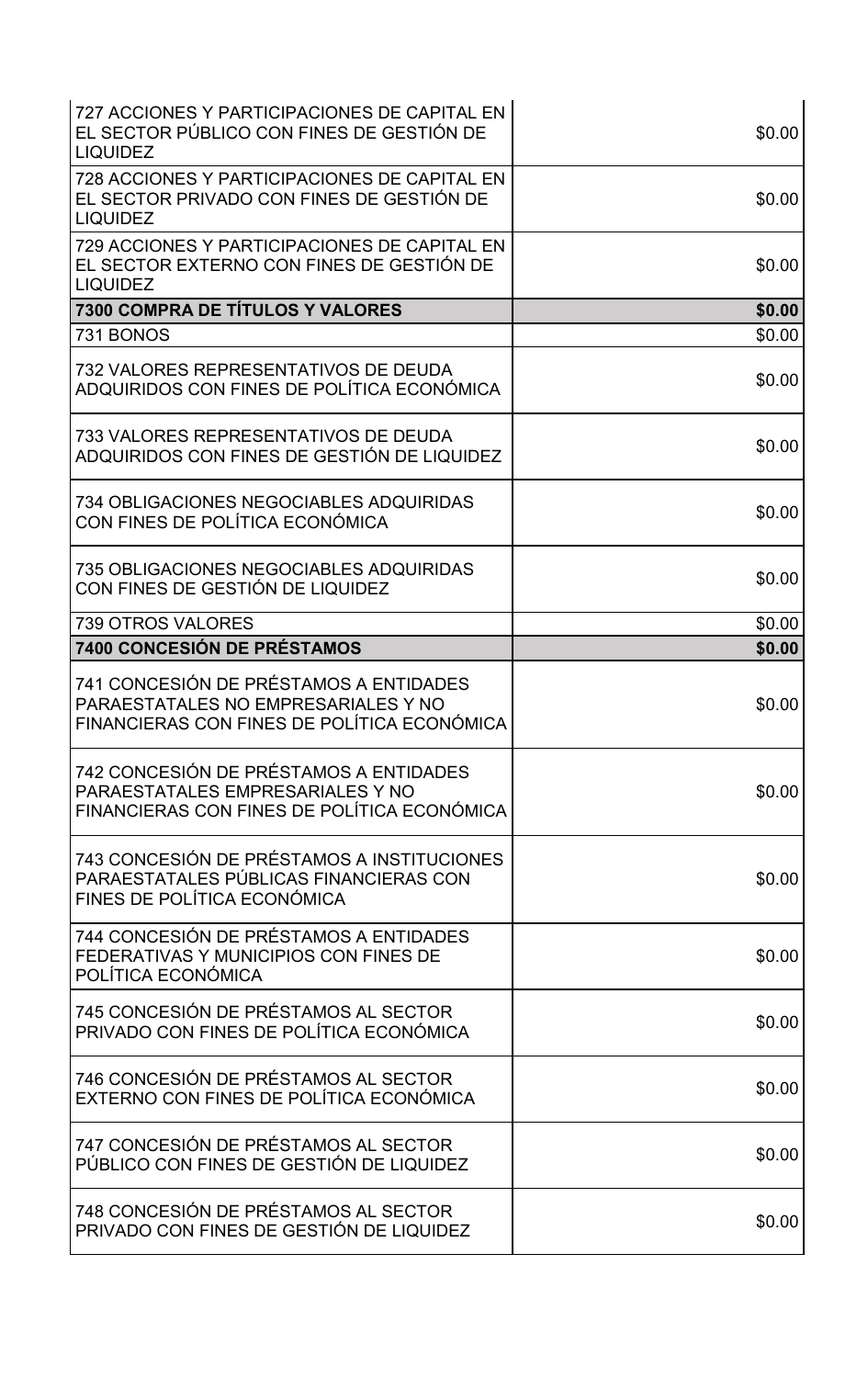| 749 CONCESIÓN DE PRÉSTAMOS AL SECTOR<br>EXTERNO CON FINES DE GESTIÓN DE LIQUIDEZ     | \$0.00         |
|--------------------------------------------------------------------------------------|----------------|
| <b>7500 INVERSIONES EN FIDEICOMISOS, MANDATOS</b><br>Y OTROS ANÁLOGOS                | \$0.00         |
| 751 INVERSIONES EN FIDEICOMISOS DEL PODER<br><b>EJECUTIVO</b>                        | \$0.00         |
| 752 INVERSIONES EN FIDEICOMISOS DEL PODER<br><b>LEGISLATIVO</b>                      | \$0.00         |
| 753 INVERSIONES EN FIDEICOMISOS DEL PODER<br><b>JUDICIAL</b>                         | \$0.00         |
| 754 INVERSIONES EN FIDEICOMISOS PÚBLICOS NO<br><b>EMPRESARIALES Y NO FINANCIEROS</b> | \$0.00         |
| 755 INVERSIONES EN FIDEICOMISOS PÚBLICOS<br><b>EMPRESARIALES Y NO FINANCIEROS</b>    | \$0.00         |
| 756 INVERSIONES EN FIDEICOMISOS PÚBLICOS<br><b>FINANCIEROS</b>                       | \$0.00         |
| <b>757 INVERSIONES EN FIDEICOMISOS DE</b><br><b>ENTIDADES FEDERATIVAS</b>            | \$0.00         |
| 758 INVERSIONES EN FIDEICOMISOS DE<br><b>MUNICIPIOS</b>                              | \$0.00         |
| 759 OTRAS INVERSIONES EN FIDEICOMISOS                                                | \$0.00         |
| <b>7600 OTRAS INVERSIONES FINANCIERAS</b>                                            | \$0.00         |
| 761 DEPOSITOS A LARGO PLAZO EN MONEDA<br><b>NACIONAL</b>                             | \$0.00         |
| 762 DEPÓSITOS A LARGO PLAZO EN MONEDA<br><b>EXTRANJERA</b>                           | \$0.00         |
| <b>7900 PROVISIONES PARA CONTINGENCIAS Y</b><br><b>OTRAS EROGACIONES ESPECIALES</b>  | \$1,000,000.00 |
| 791 CONTINGENCIAS POR FENÓMENOS<br><b>NATURALES</b>                                  | \$1,000,000.00 |
| 792 CONTINGENCIAS SOCIOECONÓMICAS                                                    | \$0.00         |
| 799 OTRAS EROGACIONES ESPECIALES                                                     | \$0.00         |
| <b>8000 PARTICIPACIONES Y APORTACIONES</b>                                           | \$0.00         |
| <b>8100 PARTICIPACIONES</b>                                                          | \$0.00         |
| 811 FONDO GENERAL DE PARTICIPACIONES                                                 | \$0.00         |
| 812 FONDO DE FOMENTO MUNICIPAL<br>813 PARTICIPACIONES DE LAS ENTIDADES               | \$0.00         |
| <b>FEDERATIVAS A LOS MUNICIPIOS</b>                                                  | \$0.00         |
| 814 OTROS CONCEPTOS PARTICIPABLES DE LA<br>FEDERACIÓN A ENTIDADES FEDERATIVAS        | \$0.00         |
| 815 OTROS CONCEPTOS PARTICIPABLES DE LA<br>FEDERACIÓN A MUNICIPIOS                   | \$0.00         |
| 816 CONVENIOS DE COLABORACIÓN<br><b>ADMINISTRATIVA</b>                               | \$0.00         |
| 8300 APORTACIONES                                                                    | \$0.00         |
| 831 APORTACIONES DE LA FEDERACIÓN A LAS<br><b>ENTIDADES FEDERATIVAS</b>              | \$0.00         |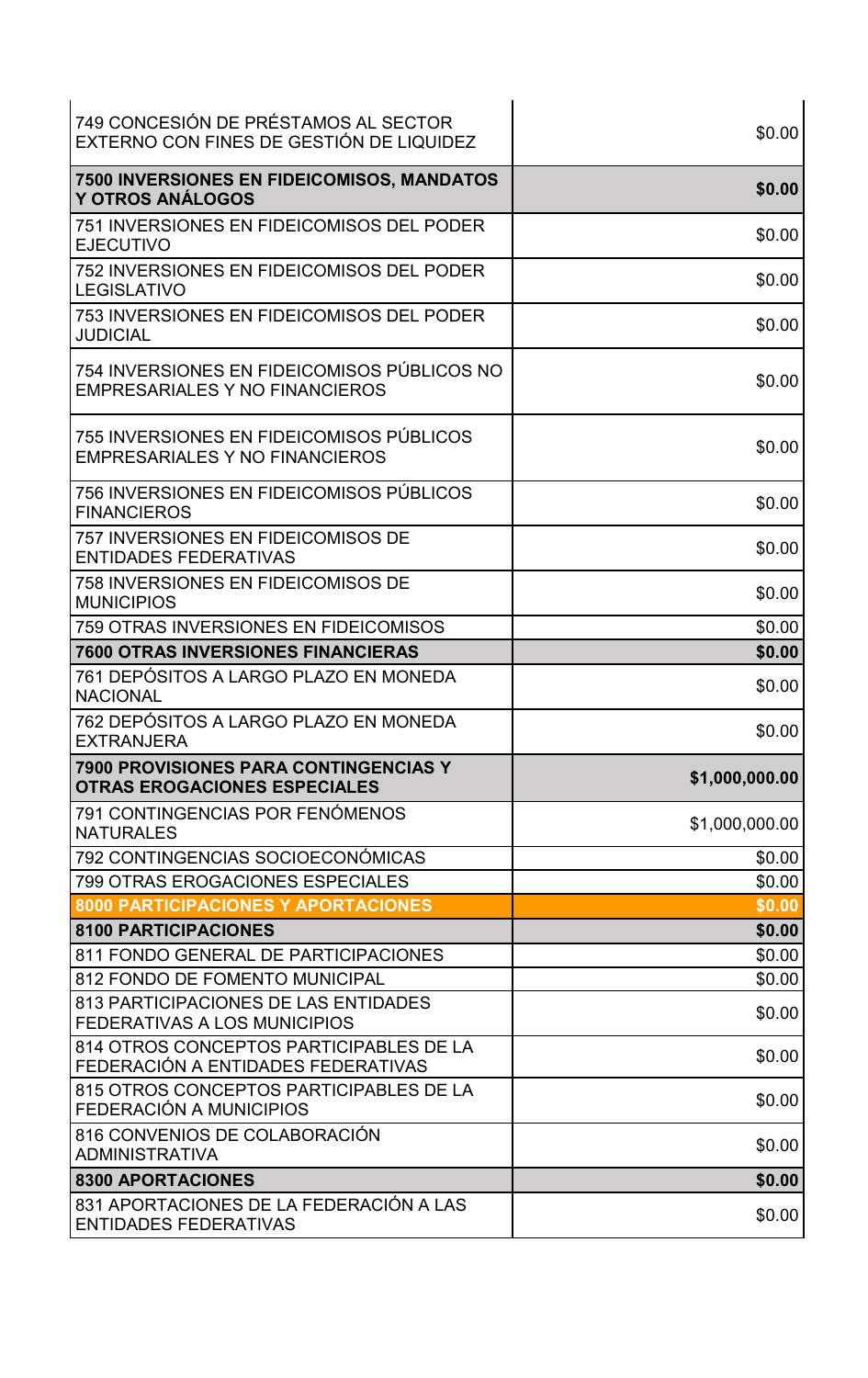| 832 APORTACIONES DE LA FEDERACIÓN A<br><b>MUNICIPIOS</b>                                                        | \$0.00           |
|-----------------------------------------------------------------------------------------------------------------|------------------|
| 833 APORTACIONES DE LAS ENTIDADES<br><b>FEDERATIVAS A LOS MUNICIPIOS</b>                                        | \$0.00           |
| 834 APORTACIONES PREVISTAS EN LEYES Y<br>DECRETOS AL SISTEMA DE PROTECCIÓN SOCIAL                               | \$0.00           |
| 835 APORTACIONES PREVISTAS EN LEYES Y<br>DECRETOS COMPENSATORIAS A ENTIDADES<br><b>FEDERATIVAS Y MUNICIPIOS</b> | \$0.00           |
| <b>8500 CONVENIOS</b>                                                                                           | \$0.00           |
| 851 CONVENIOS DE REASIGNACIÓN                                                                                   | \$0.00           |
| 852 CONVENIOS DE DESCENTRALIZACIÓN                                                                              | \$0.00           |
| 853 OTROS CONVENIOS                                                                                             | \$0.00           |
| 9000 DEUDA PÚBLICA                                                                                              | \$158,452,332.97 |
| 9100 AMORTIZACIÓN DE LA DEUDA PÚBLICA                                                                           | \$61,463,388.37  |
| 911 AMORTIZACIÓN DE LA DEUDA INTERNA CON<br>INSTITUCIONES DE CRÉDITO                                            | \$61,463,388.37  |
| 912 AMORTIZACIÓN DE LA DEUDA INTERNA POR<br>EMISIÓN DE TÍTULOS Y VALORES                                        | \$0.00           |
| 913 AMORTIZACIÓN DE ARRENDAMIENTOS<br><b>FINANCIEROS NACIONALES</b>                                             | \$0.00           |
| 914 AMORTIZACIÓN DE LA DEUDA EXTERNA CON<br>INSTITUCIONES DE CRÉDITO                                            | \$0.00           |
| 915 AMORTIZACIÓN DE DEUDA EXTERNA CON<br>ORGANISMOS FINANCIEROS INTERNACIONALES                                 | \$0.00           |
| 916 AMORTIZACIÓN DE LA DEUDA BILATERAL                                                                          | \$0.00           |
| 917 AMORTIZACIÓN DE LA DEUDA EXTERNA POR<br>EMISIÓN DE TÍTULOS Y VALORES                                        | \$0.00           |
| 918 AMORTIZACIÓN DE ARRENDAMIENTOS<br><b>FINANCIEROS INTERNACIONALES</b>                                        | \$0.00           |
| 9200 INTERESES DE LA DEUDA PÚBLICA                                                                              | \$79,594,366.41  |
| 921 INTERESES DE LA DEUDA INTERNA CON<br>INSTITUCIONES DE CRÉDITO                                               | \$79,594,366.41  |
| 922 INTERESES DERIVADOS DE LA COLOCACIÓN<br>DE TÍTULOS Y VALORES                                                | \$0.00           |
| 923 INTERESES POR ARRENDAMIENTOS<br><b>FINANCIEROS NACIONALES</b>                                               | \$0.00           |
| 924 INTERESES DE LA DEUDA EXTERNA CON<br>INSTITUCIONES DE CRÉDITO                                               | \$0.00           |
| 925 INTERESES DE LA DEUDA CON ORGANISMOS<br><b>FINANCIEROS INTERNACIONALES</b>                                  | \$0.00           |
| 926 INTERESES DE LA DEUDA BILATERAL                                                                             | \$0.00           |
| 927 INTERESES DERIVADOS DE LA COLOCACIÓN<br>DE TÍTULOS Y VALORES EN EL EXTERIOR                                 | \$0.00           |
| 928 INTERESES POR ARRENDAMIENTOS<br><b>FINANCIEROS INTERNACIONALES</b>                                          | \$0.00           |
| 9300 COMISIONES DE LA DEUDA PÚBLICA                                                                             | \$0.00           |